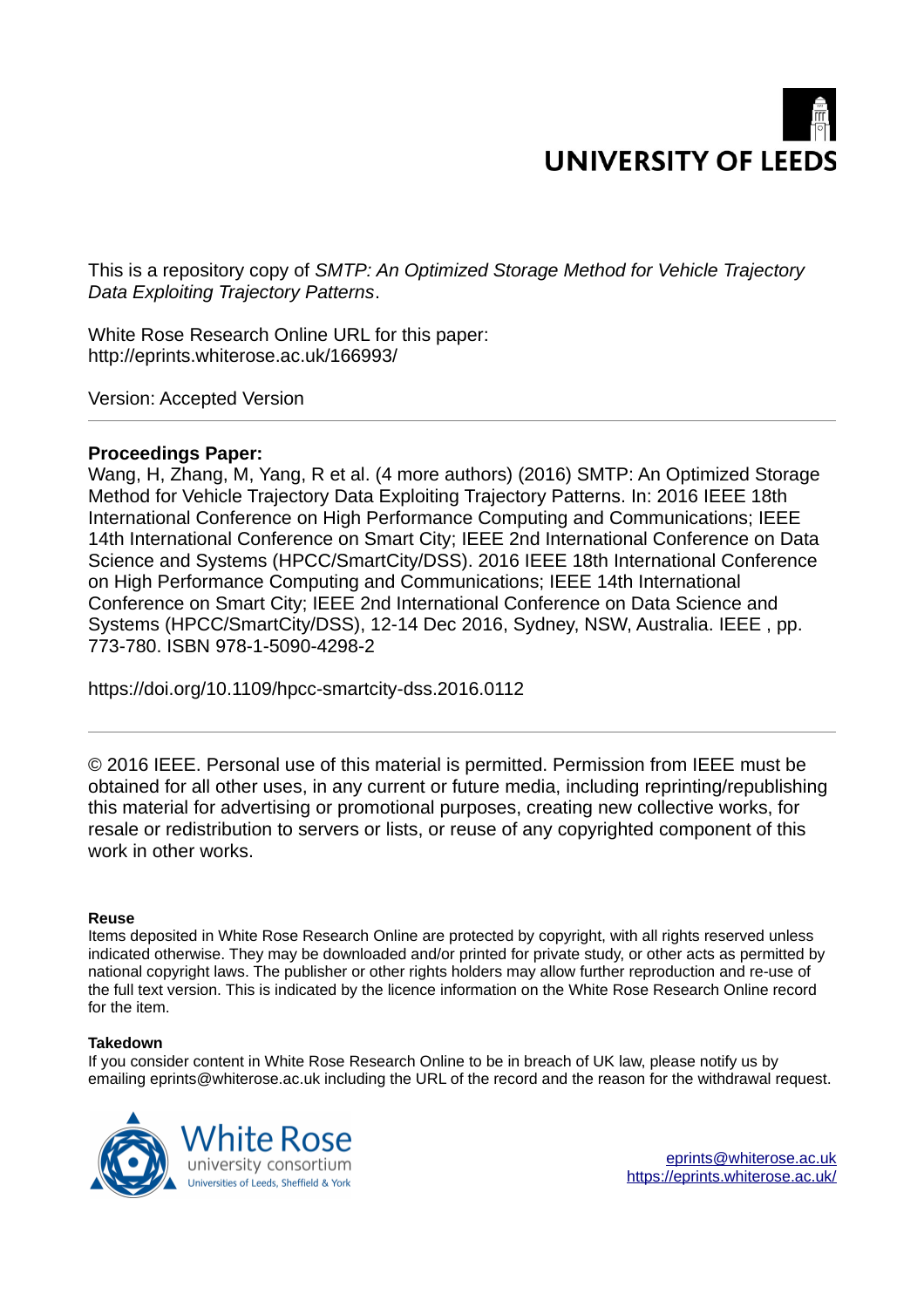# SMTP: An Optimized Storage Method for Vehicle Trajectory Data Exploiting Trajectory Patterns

Hailun Wang\*, Mingming Zhang\*, Renyu Yang\*, Xuelian Lin\*, Tianyu Wo\*, Rajiv Ranjan<sup>‡</sup>, Jie Xu<sup>§∗</sup>

<sup>∗</sup>State Key Laboratory of Software Development Environment, Beihang University, Beijing, China

‡School of Computing, University of Newcastle upon Tyne, Newcastle, UK

<sup>§</sup>School of Computing, University of Leeds, Leeds, UK

*Email:* {*wanghl, zhangmm, yangry, linxl, woty*}*@act.buaa.edu.cn; raj.ranjan@ncl.ac.uk; j.xu@leeds.ac.uk*

*Abstract*—Recent advances in location-acquisition and mobile sensing technologies have enabled tracking of vehicle movements (i.e., trajectory data). Massive trajectory datasets are processed routinely (often in real-time) to provide support for many new types of IoV (Internet of Vehicles) applications (e.g., traffic congestion management, and load-coordination across electric vehicle charging stations). High-volume, high-velocity data emitted by IoV applications introduces issues with efficient spatial and temporal queries over massively redundant datasets, typically represented as a collection of longitude-latitude tuples. In this paper we present SMTP, a new storage method based on the recognition of trajectory patterns to reduce the storage space for the trajectory data. An adaptive algorithm for mining trajectory patterns from the data is developed, and it recognizes frequent trajectories as patterns according to the geo-space relationships between trajectories. A combinatorial optimization algorithm is then introduced to decide which trajectory patterns should be used for trajectory storage, thereby removing redundant data and saving space. The recognized and saved patterns also help to accelerate queries to the trajectory data. Several large IoV datasets from the real world are used to validate the effectiveness of the proposed method. Experimental results show that storage space for trajectory data can be reduced by 38% while a typical query to the data can be accelerated by approximately 40%.

*Index Terms*—IoV; Trajectory Patterns; Trajectory Pattern Mining; Vehicle Trajectories

#### I. INTRODUCTION

The ubiquitous exploitation of trajectory data has been driven by recent advances in location-acquisition, mobile sensing, and IoV technologies [5]. The growing use of data such as position, sensing data etc. together with rapidly urban development leads to the large volume and highly redundant trajectory data. In reality, the real-time location information of vehicles is leveraged by many taxi corporations to realize a timely scheduling of vehicles [10] [19]. To detect the number of event and speed of data, it is mandatory to investigate efficient trajectory data management algorithms and approaches. The service (e.g., Uber [4]) and infrastructure providers (e.g., Amazon Web Services [1]) can utilize our trajectory data management method to provision effective and reliable IoV application that not only reduces operational cost (especially storage overheads) but also improve query processing efficiency [20] [21].

IoV applications are typically spatio-temporal data management and query processing applications that require varying level of accuracy driven by decision making scenarios (e.g.



Fig. 1: Trajectories in road network of Beijing

traffic flow management, scheduling of taxi service etc). Traditionally, each GPS point within a trajectory is represented in longitude-latitude tuple *PT* denoted by <*longitude,latitude,timestamp*>. This form is intuitive but primarily suffers from two fundamental problems: imprecision stemming from record errors and space complexity due to high volume and velocity of trajectory data samples [6]. In practice, in a real-time location query, merely the road and distances are required, rather than a complete series of GPS position information. Inevitably, utilizing original GPS data would increase the query time complexity and the storage overhead.

With the increasing scale of vehicles and road networks, the probability of repetitive trajectories increases. In Figure 1, the thickness of a line represents the trajectory number in Beijing road network. Apparently, numerous trajectories manifest in the ring and backbone roads in Beijing. As vehicle trajectories are directly related to road network layout, spatiotemporal search queries in IoV application are represented as <*rid,dis,t*> (i.e., road and distance). In addition, compression approaches based on road network are further proposed in [11] [17]. However, these methods have not fully taken advantage of road networks and the lossy compression cannot satisfy different accuracy requirements in the IoV applications, resulting in ineffective query processing. In fact, *frequent trajectory* has been applied in the frequent trajectory mining and path planning [9] [14]. The most frequent subsegments that constantly appear in many trajectories can be recognized as a *trajectory pattern* [8]. Undoubtedly, defining, detecting and leveraging frequent trajectory patterns to represent the positions can mitigate the storage redundancy whilst accelerating the trajectory queries.

Frequent trajectory mining methods are proposed in exist-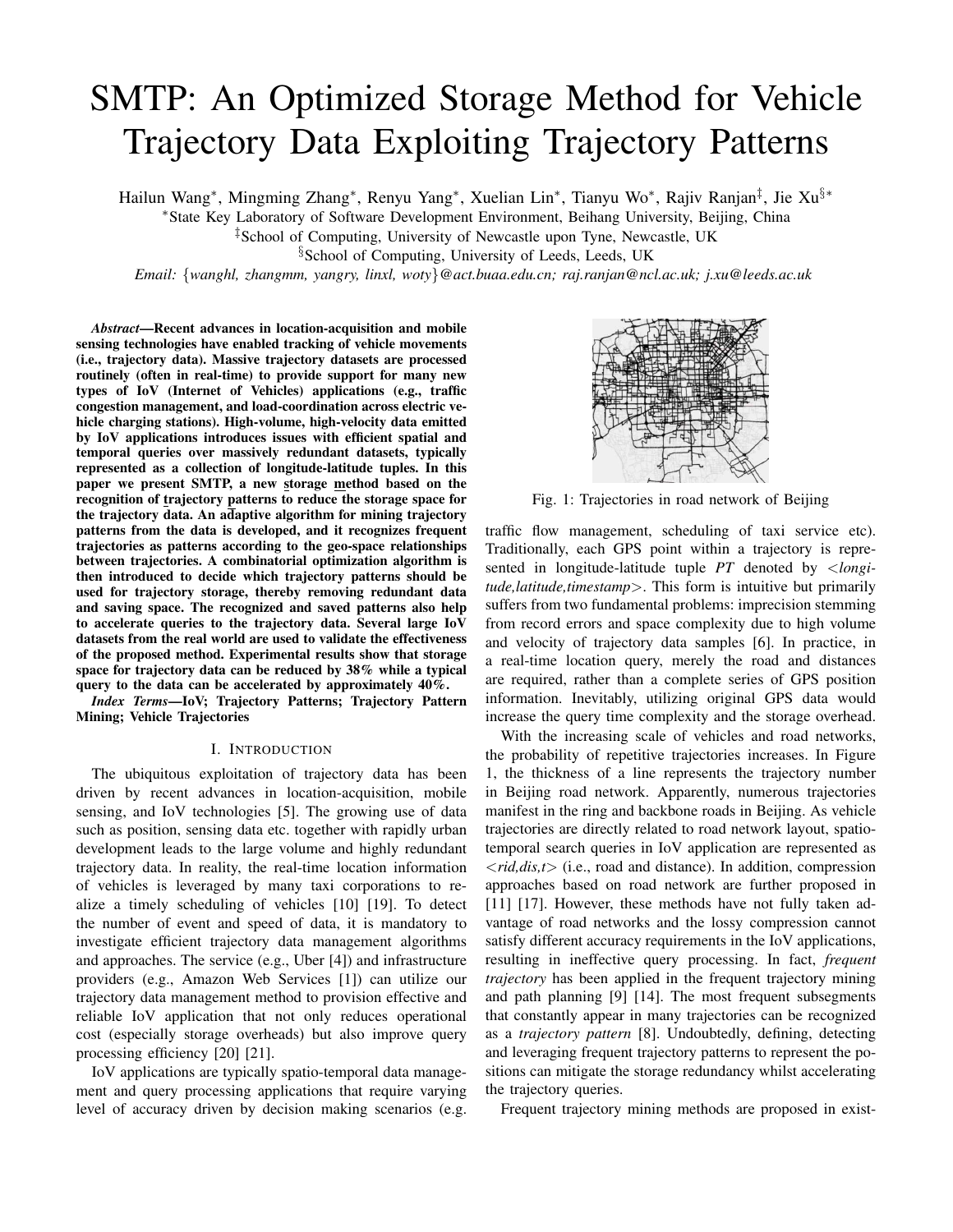ing literature [8] [13] [15] [17]. However, those approaches generate a large number of subsets of frequent trajectories, making it infeasible to apply into current large-scale IoV applications that typically contain high volume trajectory data. Therefore this raise two research challenges: *1) how to efficiently recognize frequent trajectory patterns based on largescale tracking data; 2) how to effectively overlay the realtime vehicle trajectories over geo-space patterns for removing redundant data.* Due to the sheer volume and velocity of trajectory data, these problems continue to be intractable. In this paper we present *SMTP* for reducing the storage space of the trajectory data, based on the recognition of trajectory patterns. An adaptive algorithm to mine trajectory patterns from the data is then developed, and it recognizes frequent trajectories as patterns according to the geo-space relationships between trajectories. Afterward, we formulate and apply a combinatorial optimization to decide which trajectory patterns should be utilized to store original trajectories, thereby removing redundant data and saving space. Large-scale IoV datasets from the real world are used to validate and experimental results demonstrate that the storage space can be reduced by 38% and the query can be accelerated by approximately 40%. In particular, the contributions of this paper are as follows:

- An adaptive trajectory pattern mining algorithm based on geo-space relationships between trajectories, fully covering the road network and avoiding the generation of a large number of frequent subsets;
- An efficient combinational optimization algorithm that greedily selects trajectory patterns for roads in each trajectory;
- An implementation of a holistic data storage method that mitigates the storage redundancies and accelerates queries based on trajectory patterns.

The rest of the paper is organized as follows: Section II presents the formal definitions of concepts and problems. Section III describes SMTP in detail. The experiments are shown in Section IV. Section V reviews related work and we conclude our work in Section VI.

#### II. PROBLEMS DEFINITION

In this section, we will define a set of key concepts and problems. Specifically, original trajectory *T* can be regarded as a sequence composed of a number of GPS points (*PT*s). Many road segments (*RS*s) constitute a road *R*. Road network (*RN*) is a directed graph that includes a set of road intersections and pertaining roads. After a map matching (*MM*) procedure, a GPS point *PT* will be transformed into map-matched point (*MMP*), and the trajectory *T* is converted to the map-matched trajectory (*MMT*). A trajectory pattern tuple (*TPT*) contains the trajectory pattern *TP* and distance-timestamp tuples. Based on the trajectory pattern *TP*, trajectory *NT* is represented by a *TPT* sequence. More details can be found in Table I. Based on these concepts, we describe the fundamental problems as follows:

**Trajectory Pattern.**  $TP = \langle pid, (RS_1, RS_2 \cdots RS_n), attributes \rangle$ , where *pid* is the identifier and  $(RS_1, RS_2 \cdots RS_p)$  is a valid



Fig. 2: The line-line relationships in geo-space



Fig. 3: Example of trajectory pattern optimization

path in *RN* while *attributes* include distance and direction etc. *p* is defined as the *RS* number and the distance is the accumulated road distance of the specific path. We define min sup as the minimized occurrence number of the *TP* within the connecting *MMTs*, and **min\_len** as the minimized *RS* number that the *RS* set should contains. These two metrics are significantly important and will be emphatically discussed in our paper.

Trajectory Pattern Mining. Given a road network *RN*, the historical trajectory set *MMTS* will be obtained after mapmatching. We can discover the trajectory patterns *TPS* from *MMTS*. Figure 2 demonstrates the line-line relationships in geo-space, mainly including *Disjoint, Overlap, Touch, Contain, Equal and Cross* etc. According to the definition of trajectory pattern, *TP* consists of road segments. The trajectory patterns will thus have those relationships correspondingly. In the frequent pattern mining, all non-empty subsets of a frequent itemset must be frequent itemsets [18]. Therefore we can conclude that each sub-trajectory of a trajectory pattern must be a trajectory pattern. This indicates that we should avoid the occurrence of substantial generations of trajectory pattern subsets during the pattern recognition from numerous historical trajectories. Moreover, different roads have distinctive traffic flows, resulting in the asymmetrical distribution of trajectories. It is obviously observable from Figure 1 that the ring roads and backbone roads in Beijing have more trajectories. Therefore uniform *min sup* and *min len* are extremely difficult to define. It is very likely to omit many important roads by assigning large values, or reserve infrequently-occurred roads as trajectory patterns by small values. It is significantly vital to excavate trajectory patterns by fully leveraging road network information and avoiding excess sub-trajectory patterns.

Trajectory Pattern Combinational Optimization. Given a trajectory pattern set *TPS*, a map-matched trajectory *MMT*, the problem we have to deal with is to select suitable trajectory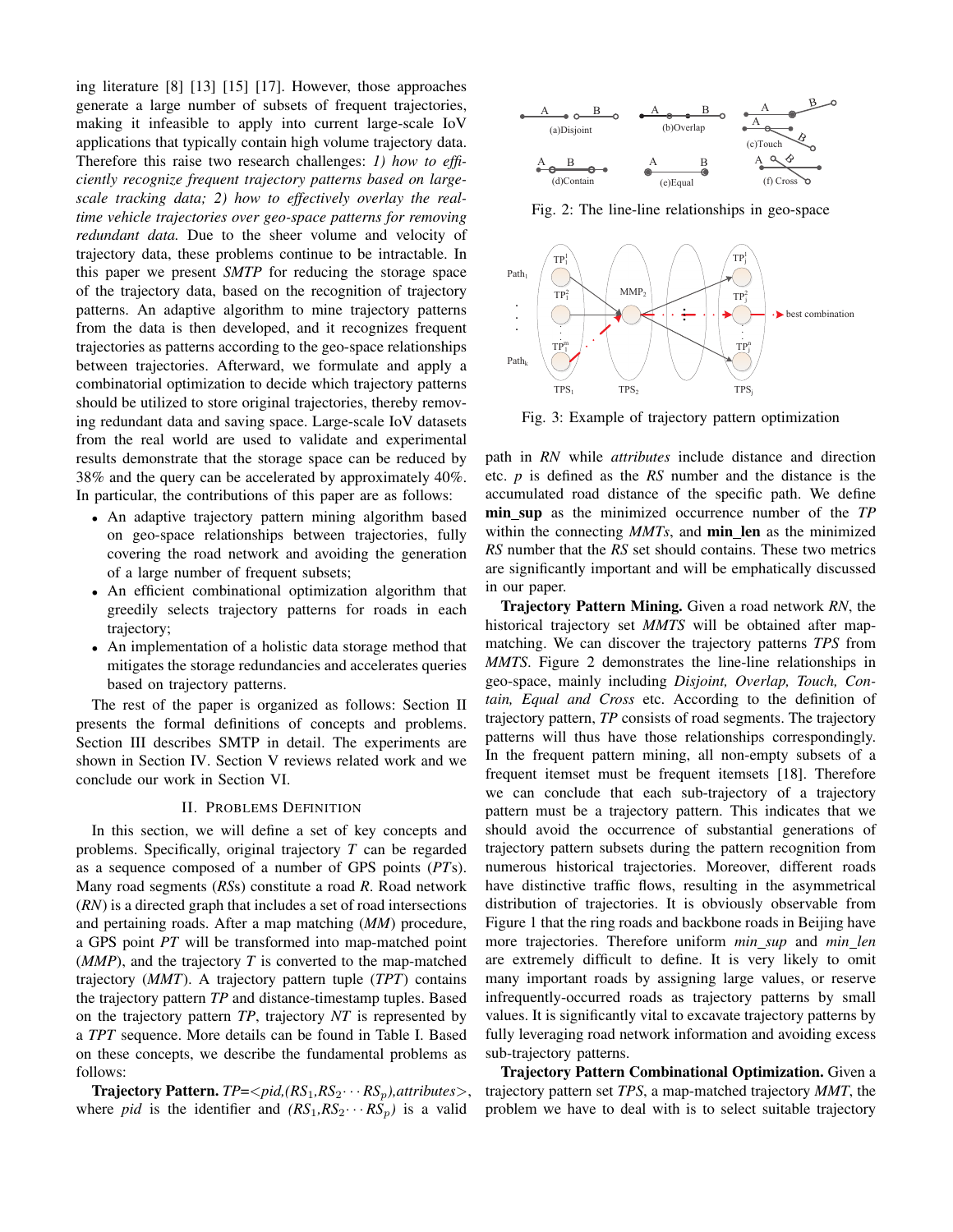TABLE I: The definitions of key concepts

| <b>Abbreviation</b>         | <b>Name</b>                   | <b>Definition</b>                                                                                                                                                                                    |
|-----------------------------|-------------------------------|------------------------------------------------------------------------------------------------------------------------------------------------------------------------------------------------------|
| PT                          | <b>GPS</b> Point Tuple        | $PT = \langle longitude, latitude, t \rangle$ . PT represents a GPS position at time t. PT is a longitude-latitude tuple.                                                                            |
| $\overline{\boldsymbol{T}}$ | Trajectory                    | $T = \langle PT_1, PT_2 \cdots PT_n \rangle$ , n is the number of PT. A trajectory T is a sequence of GPS points ordered                                                                             |
|                             |                               | by time.                                                                                                                                                                                             |
| <b>RS</b>                   | Road Segment                  | $RS = \langle r \cdot id, N \cdot old \rangle_{\text{start}}$ , $N \cdot old \cdot \text{start}$ , $N \cdot old \cdot \text{start}$ is the identifier, and $N \cdot \text{start}$ is the start point |
|                             |                               | represented in $\langle$ longitude,latitude $\rangle$ tuple. Node <sub>end</sub> is the end point, and attributes include distance<br>and direction etc.                                             |
| $\boldsymbol{R}$            | Road                          | $R = \langle Rid, (RS_1, RS_2 \cdots RS_m),$ attributes >, Rid is road identifier, and $RS_i$ is the i <sup>th</sup> road segment in                                                                 |
|                             |                               | road R. m is the number of road segments, and attributes include the road name, distance and direction                                                                                               |
|                             |                               | etc. A road is defined as a sequence of RSs.                                                                                                                                                         |
| $\overline{RN}$             | Road Network                  | $RN = G(V,E)$ . V is the set of road intersections and Nodes represented in $\langle \text{longitude}\rangle$ tuple.                                                                                 |
|                             |                               | E is the set of roads. A road network RN is a directed graph.                                                                                                                                        |
| $\overline{MM}$             | Map Matching                  | A procedure that maps or overlays original trajectory T to the existing road network RN.                                                                                                             |
| <b>MMP</b>                  | Map-Matched Point             | $MMP = \langle r \cdot id, \text{dist} \rangle$ . MMP is the reuslt of PT matched to RN, rid is the identifier of matched RS,                                                                        |
|                             |                               | and <i>dis</i> is the distance from the matched point to the <i>Node</i> <sub>start</sub> of RS.                                                                                                     |
| <b>MMT</b>                  | Map-Matched Trajectory        | $MMT=, l is the number of MMP. A MMT is a sequence of MMPs after$                                                                                                                                    |
|                             |                               | T is map-matched to RN.                                                                                                                                                                              |
| <b>MMTS</b>                 | Map-Matched Trajectory Set    | $MMTS = \langle MMT_1, MMT_2 \cdots MMT_s \rangle$ , MMTS is the set of MMT.                                                                                                                         |
| <b>TP</b>                   | <b>Trajectory Pattern</b>     | $TP = \langle pid(RS_1, RS_2 \cdots RS_n)$ , attributes > . pid is the identifier, $(RS_1, RS_2 \cdots RS_n)$ is a valid path in RN,                                                                 |
|                             |                               | and <i>attributes</i> include size p, distance and direction etc.                                                                                                                                    |
| <b>TPS</b>                  | Trajectory Pattern Set        | TPS= $\langle TP_1, TP_2 \cdots TP_t \rangle$ , TPS is the set of TP.                                                                                                                                |
| <b>TPT</b>                  | Trajectory Pattern Tuple      | TPT= $\langle pid, (\langle dis_1, t_1 \rangle, \langle dis_2, t_2 \rangle) \cdots \langle dis_q, t_q \rangle) \rangle$ . $dis_i$ is the distance from $i^{th}$ point to the                         |
|                             |                               | <i>Node</i> <sub>start</sub> of trajectory pattern, and $t_i$ is the timestamp of i <sup>th</sup> point. Including the pid of TP, TPT                                                                |
|                             |                               | is a sequence of distance-timestamp tuple, namely $\langle distance, timestamp \rangle$ .                                                                                                            |
| NT                          | Trajectory Based On Trajecto- | $NT = \langle TPT_1, TPT_2, MMP_1 \cdots TPT_T \rangle$ . r is the number of TPTs and MMPs. NT is a trajectory based                                                                                 |
|                             | ry Pattern                    | on trajectory pattern.                                                                                                                                                                               |
| CR                          | Redundancy Removal Ratio      | CR=1- $\frac{ST'}{ST}$ , ST is the storage space of trajectory T, and ST' is the storage after removing redundancy.                                                                                  |

patterns to generate a new trajectory *NT*, substituting the original one. For each  $RS_i$ , it has a trajectory pattern set  $TPS_i$ where  $TPS_i$  contains the  $RS_i$ . The problem can be formalized as follows:

Minimize: 
$$
\bigcup_{i=1}^{n} TP_i'
$$
  
\nSubject to:  
\n
$$
TP_i' = \begin{cases} TP_i^j, & if TP_i^j \in TPS_i = \langle TP_i^1, \cdots TP_i^m \rangle \\ & and 1 \leq j \leq m \end{cases}
$$
\n
$$
TP_i' = \begin{cases} TP_i^j, & if TPS_i = \emptyset \\ \emptyset, & if TPS_i = \emptyset \end{cases}
$$
\n(1)

As one trajectory pattern in  $TPS_i$ ,  $TP_i^j$  is used to create NT instead of  $MMP_i$ .

More specifically, in road network *RN*, the road segment *RS* might belong to many trajectory patterns. Consequently a *MMP* in the *MMT* can be represented by different trajectory patterns. *TPS*<sub>1</sub> shown in Figure 3 can be illustrated as an example. Some road segments may not belong to any trajectory pattern because trajectory patterns cannot cover all roads. The objective is to achieve the optimal redundancy removal effects, thus the total number of trajectory patterns should be minimized as possible (see Equation 1). Instead of *MMP*, we want to use trajectory patterns to represent the trajectory as more as possible. For a  $MMT = \langle MMP_1, MMP_2 \cdots MMP_i \rangle$ , we assume that the road segment in  $MMP<sub>j</sub>$  belongs to trajectory pattern set  $TPS_j$ . In order to get the optimal combination, the algorithm needs to traverse all the paths in the candidate graphs which contain trajectory pattern sets from  $TPS<sub>1</sub>$  to  $TPS_j$ . The original complexity of this problem is  $O(m^j)$ , where *m* is the number of trajectory patterns in candidate trajectory pattern set, and *j* is the number of *MMP* in *MMT*. The data is collected frequently in the IoV scenario, indicating a large number of GPS points within a trajectory. Consequently, the algorithm needs to figure out the targeted trajectory patterns timely in order to meet requirements of real-time traffic processing and analysis.

#### III. SOLUTIONS

In this section we will present our solutions *SMTP* in detail. We will introduce the overview followed by description of each key component.

#### *A. Overview*

As shown in Figure 4, **SMTP** is composed of four components: Map Matcher, Trajectory Pattern Miner, Trajectory Optimizer and Querier.

Map Matcher. The original trajectory *T* will be preprocessed and matched to the road network *RN*.

Trajectory Pattern Miner. This module excavates trajectory patterns from a large set of matched trajectories *MMTS*.

Trajectory Optimizer. Trajectory Optimizer selects the optimal trajectory patterns based on the aforementioned optimization problem to create *NT*.

Querier. Querier will perform the storage operations and execute queries based on trajectory patterns.

In particular, Map Matcher divides each trajectory into sub-trajectories according to distance and time of adjacent GPS points. During the matching procedure, Map Matcher also obtains candidate road segments *RSs* by the similarity of distance, direction and the driving rules of roads. After map-matching, the original trajectory *T* is converted to *MMT* which is represented in road network. In order to reduce the subsets of trajectory patterns and mine trajectory patterns fully, Trajectory Pattern Miner adopts an adaptive algorithm based on geo-space relationship of trajectories. We implement a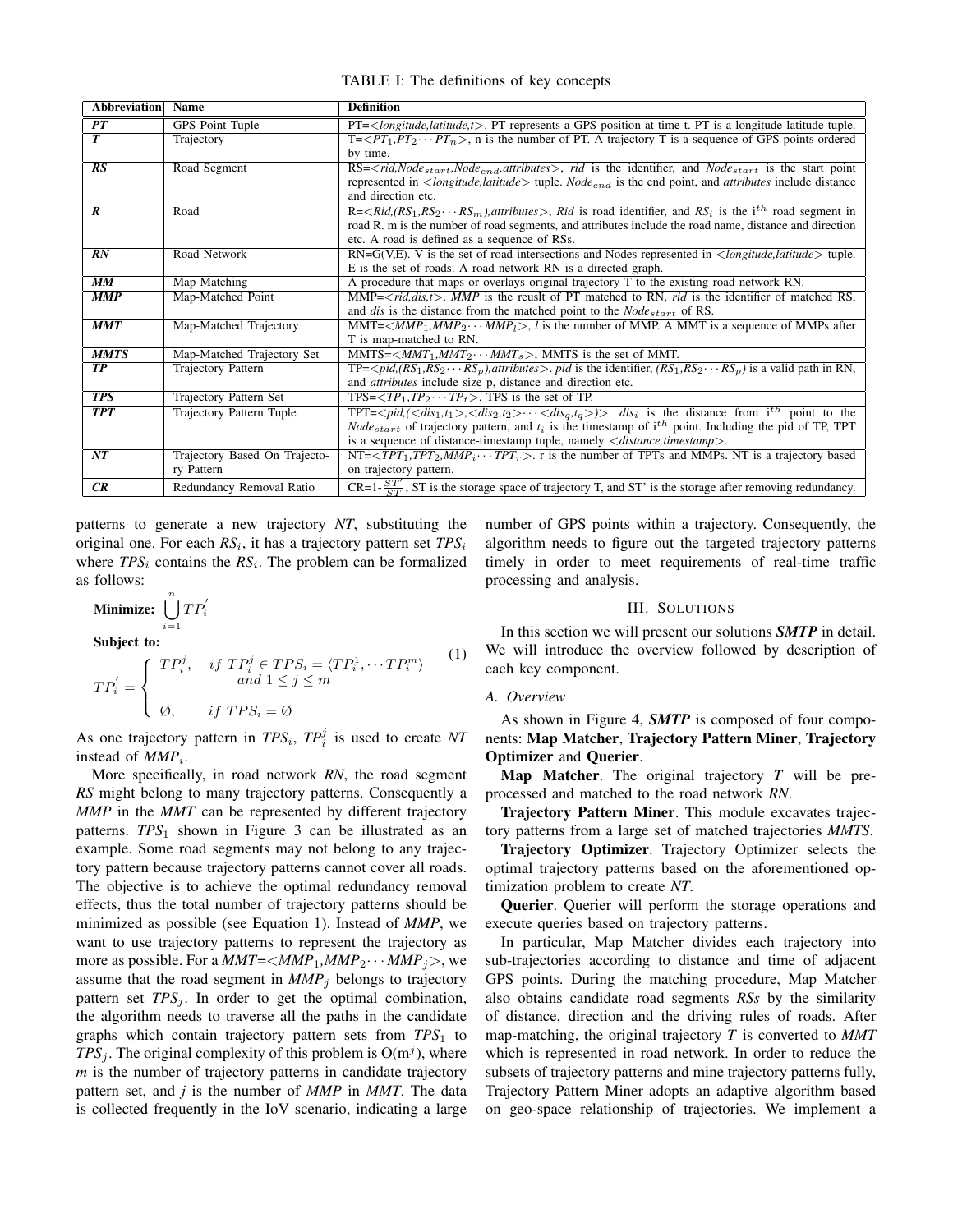

Fig. 4: System overview: components and workflow



Fig. 5: Example geo-space relationships between trajectories

greedy algorithm in the Trajectory Optimizer to timely choose trajectory patterns. At last, user can query the trajectories from the Querier based on trajectory patterns.

#### *B. Trajectory Pattern Miner*

According to the geo-space relationships among trajectories discussed in Section II and trajectories in Figure 1, the geospace relationships of Disjoint, Overlap, Contain and Touch are ubiquitous. The geo-space relationships among trajectories are valuable but ignored by many trajectory pattern mining algorithms. In Figure 5, we can find several observations: the trajectory pattern  $TP_1$  is disjoint with  $TP_3$  and  $TP_4$ .  $TP_1$  and *TP*<sup>2</sup> overlap in road a. *TP*<sup>2</sup> and *TP*<sup>3</sup> touch at road intersection  $V_6$  and  $TP_3$  contains  $TP_4$ (they both have the same road b). Typically, a vehicle often changes directions at the road intersection, resulting in the varying trajectories related to road intersection. In road network *RN*, the road intersections are key variations and connections for trajectories, significantly affecting the mining of trajectory pattern. For example, the road  $V_{13}V_9$  includes road segments  $r_1, r_2 \cdots r_n$ , making the road  $V_{13}V_9$  be a trajectory pattern and min\_len=1. According to our rules,  $r_1, r_2, \cdots r_n, r_1r_2, r_2r_3, \cdots, r_{n-1}r_n, \cdots, r_1r_2 \cdots$  $r_n$  are trajectory patterns. Namely,  $r_i \cdots r_j$   $(1 \le i \le j \le n)$ is a trajectory pattern and the number of trajectory pattern generated by road V<sub>13</sub>V<sub>9</sub> is  $\frac{n^2+n}{2}$ , namely C<sub>n<sup>+1</sup></sub>. Assuming min\_len is m, the number is  $C_{n-m+2}^2$ .

In the Contain relationship, a trajectory pattern of size n can generate  $n^2$  sub-trajectory patterns. Meanwhile, The connection of adjacent trajectory pattern such as Overlap and



Fig. 6: Distribution of different roads in Beijing



Fig. 7: Trajectory number of different length

Touch can create new trajectory pattern, which facilitate the number reduction of trajectory pattern. Due to the enormous differences of traffic flows among different roads, the *min sup* and *min len* will be significantly impacted. According to OpenStreetMap [2], the roads of Beijing can be categorized into different highways. Through the mining from road intersections, we can reduce the generation of subsets and mine the trajectory patterns of Touch. To deal with different traffic flows, we adopt an adaptive approach to dynamically determine the value of *min sup* according to road types. We further propose an efficient algorithm that can automatically excavate trajectory patterns by using geo-space relationships and road types.

The adaptive trajectory pattern mining algorithm starts to mine from road intersections and uses different *min sup* according to road types. To accurately determine *min len*, we analyze the distribution of trajectory length and select the largest concentration of length range. We count the number of trajectories in different road types and the number of different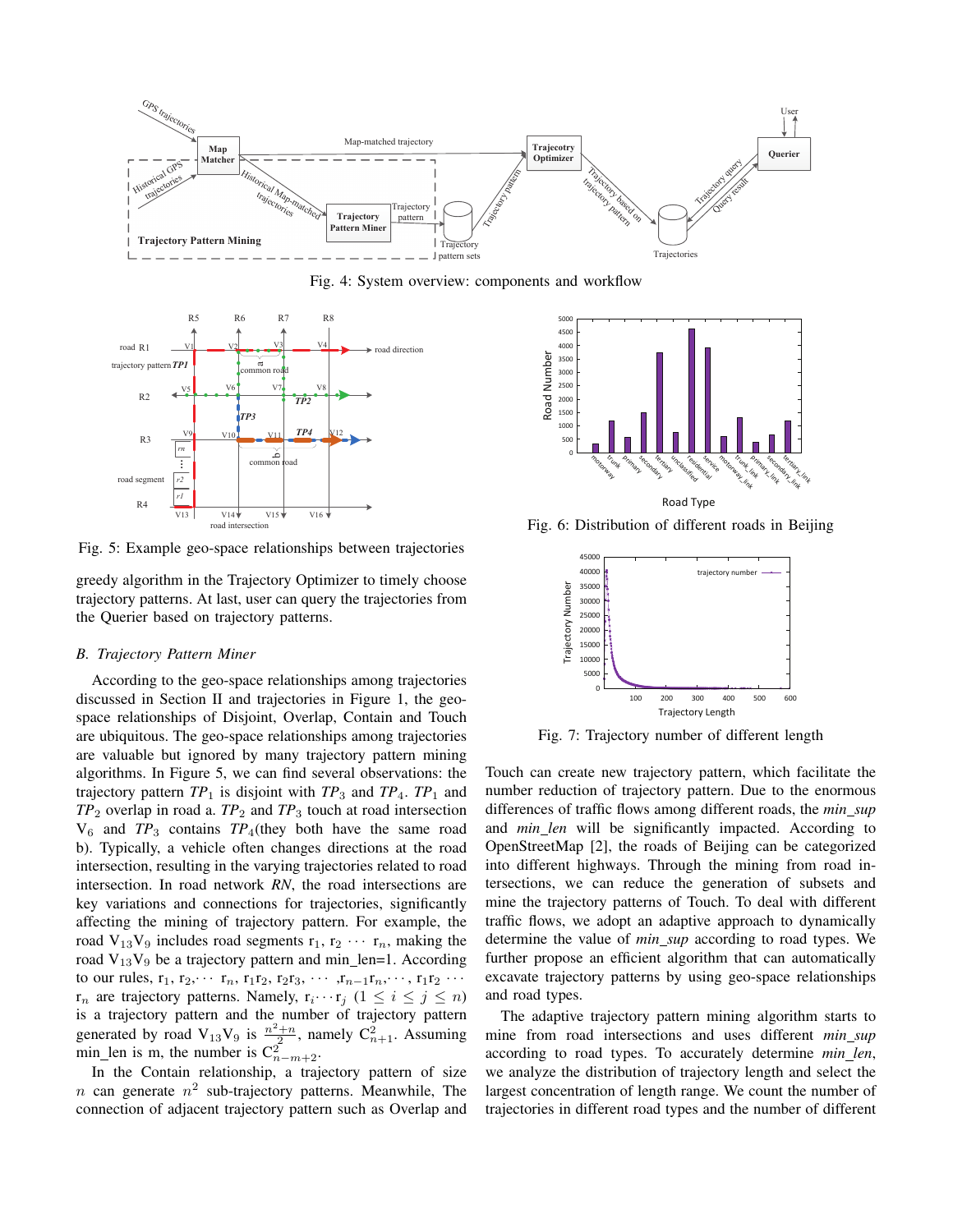#### Algorithm 1 Trajectory Pattern Mining Algorithm

Input: (1) *MMTS*;(2) *RN*. Output: (1) *TPS*. 1:  $TPS \leftarrow \emptyset$ 2: //construct the whole Trie Root from *MMTS* 3: for each *MMT* in *MMTS* do 4: append *MMT* to Trie *Root* 5: end for 6: //mining TP of each Inter from Root 7: for each Intersection *Inter* in *RN* do 8: get the minimum *min sup* of *Inter* 9: *nodeTrie*←*ConstructNodeTrie(Inter,min sup, min len)* 10:  $TP \leftarrow GetPath(nodeTri, min\_sup, min\_len)$  $11: TPS \leftarrow TP$ 12: end for 13: return *TPS*



Fig. 8: An example of trajectory pattern mining

trajectory length. The road distribution is shown in Figure 6 and we calculate the number of trajectories passing different roads from the training set. The mining algorithm adjusts the *min sup* adaptively according to the statistics. As shown in Figure 7, the length are tail-distributed and the length of most trajectories is less than 100 after the map-matching. Thus we set several parameters of *min len* below 100.

Algorithm 1 depicts the holistic procedure. It takes the set of map-matched trajectories *MMTS* and road network *RN* as input, and set of trajectory patterns *TPS* as output.

At first, we assign to the set of trajectory pattern *TPS* an empty set (line 1), and then construct a whole Trie tree [12] Root and Node' list List from all map-matched historical trajectories (lines 3-5). Each node in Root represents a road segment and the number of trajectories passing the road segment. Each node in the list includes all the occurring positions of the road segment in Root. Secondly, we make sub-Trie nodeTrie start in each intersection Inter according to the Root and List (line 7). Afterwards the algorithm determines *min sup* adaptively according to the sub-Trie information, such as the road type and trajectory number(line 8). Finally, the algorithm adds the trajectory which appears to be more than *min sup* and the size is larger than *min len* as a trajectory pattern to *TPS*(lines 10-11). At the same time, we can also obtain the trajectory pattern's road segment list, distance, size and direction etc. The most advantage of the mining algorithm is the complete utilization of intersection and road type information.

In Figure 8, the *Root* consists of road segments or intersections A, B · · · I, the Node' *List* comprises *Node* items.

#### Algorithm 2 Trajectory Pattern Optimizing Algorithm

| <b>Input:</b> $(1)$ <i>MMT</i> .<br><b>Output:</b> $(2)$ NT. |                                                                                                               |  |
|--------------------------------------------------------------|---------------------------------------------------------------------------------------------------------------|--|
|                                                              | 1: lastCandidate $\leftarrow \emptyset$ , currentCandidate $\leftarrow \emptyset$ , NT $\leftarrow \emptyset$ |  |
|                                                              | 2: for each $MMP$ in $MMT$ do                                                                                 |  |
| 3:                                                           | currentCandidate $\leftarrow$ GetCandidateTP(MMP)                                                             |  |
| 4:                                                           | <b>if</b> <i>lastCandidate</i> is Null <b>then</b>                                                            |  |
| 5:                                                           | $lastC and idate \leftarrow currentC and idate$                                                               |  |
| 6:                                                           | end if                                                                                                        |  |
| 7:                                                           | $tempC and idate \leftarrow$ lastCandidate $\cap$ currentCandidate                                            |  |
| 8:                                                           | <b>if</b> <i>tempCandidate</i> is Null <b>then</b>                                                            |  |
| 9:                                                           | $NT \leftarrow$ one trajectory pattern in lastCandidate                                                       |  |
| 10:                                                          | $lastC and idate \leftarrow currentC and idate$                                                               |  |
| 11:                                                          | else                                                                                                          |  |
| 12:                                                          | $lastC and \leftarrow tempC and \leftarrow$                                                                   |  |
| 13:                                                          | end if                                                                                                        |  |
|                                                              | $14:$ end for                                                                                                 |  |
|                                                              | 15: $NT \leftarrow$ one trajectory pattern in lastCandidate                                                   |  |
|                                                              | 16: return $NT$                                                                                               |  |

For example, the intersection C occurs 3 times in *Root*. After creating *Root* and Node' list, the algorithm can easily construct NodeTrie of each road intersection. The road intersection C occurs 4 times in nodeTrie. Let min sup be 2 and min len be 2, and consequently the path CF is a trajectory pattern.

#### *C. Trajectory Optimizer*

As discussed in Section II, we can get new trajectory *NT* by combining trajectory patterns. In order to find the optimal solution, we have to traverse all the paths of the graph consisting of multiple trajectory pattern sets. To utilize more trajectory patterns in *NT* and reduce time complexity, we greedily select the candidate trajectory patterns of adjacent *MMP*. To this end, we propose an approximate algorithm based on trajectory pattern matching.

Algorithm 2 shows the details. At first, the algorithm takes map-matched trajectory *MMT* as input and trajectory based on trajectory pattern *NT* as output. The algorithm searches and finds each trajectory pattern set *currentCandidate* of *MMP* in *MMT* (line 3). It then gets the intersection with *lastCandidate* of last *MMP* in sequence (line 7). This process repeats until the intersection set tempCandidate is empty. Finally, our approach will find the longest matching trajectory pattern which contains all the prior *MMPs* (lines 8-13), and get the *NT* (line 16). The core philosophy of the greedy algorithm is that it refers to the trajectory pattern which contains more *MMPs*.

Analysis: As for the time complexity, the algorithm examines each intersection of adjacent trajectory pattern sets and the time complexity is  $O(m^2)$  where *m* is the trajectory pattern set's number of a specific *MMP*. As a result, the overall time complexity is  $O(m^2n)$ , where *n* is the number of *MMPs* in *MMT*. Apparently, compared to the time complexity  $O(m^n)$ of original algorithm, the proposed algorithm is more efficient and feasible to current IoV scenarios.

#### *D. Querier*

Based on the above design and implementations, we further extend the trajectory pattern based representation mechanism into the underlying storage and data query to realize the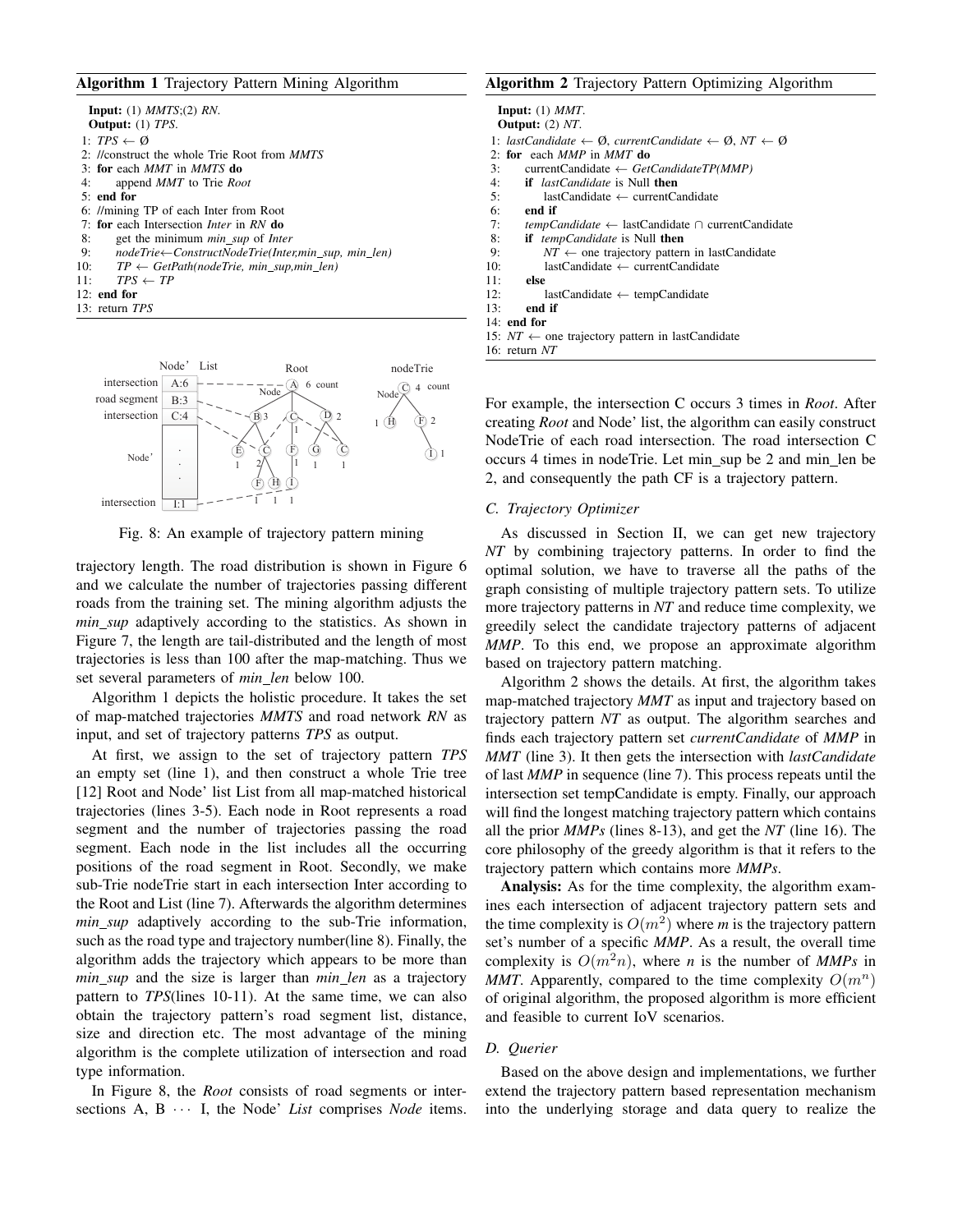

Fig. 9: An example of application

mitigation of data redundancies and the improvement of query performance. In reality, trajectory *NT* by using the trajectory patterns is able to reduce the number of data items, resulting in a sound redundancy removal effectiveness. When querying, the model can calculate the distance according to the trajectory pattern directly.

Consider a case study of the trajectory *T* containing 9 GPS points in Figure 9 to illustrate the storage space reduction. The number of data items of *T* is 27. Assume that the data type of latitude and longitude is double, while timestamp is int. Double variable and int variable need 8 bytes and 4 bytes respectively. Therefore, the total storage of trajectory *T* should be 180 bytes. If the trajectory *T* is represented in  $NT = \{pid, (\langle dis_1, t_1 \rangle, \langle dis_2, t_2 \rangle) \cdot \cdot \cdot \langle dis_9, t_9 \rangle) \}$ , the number of data items of *NT* is 19 and the format of attributes are as below: pid and timestamp are int while distance is double, resulting in a holistic 112 bytes storage.

With regards to the query aspect of the trajectory *T path*, due to the road segments  $V_7V_4$ ,  $V_4V_1$ ,  $V_1V_2$ ,  $V_2V_3$  involved in the trajectory pattern, we can easily get the path between  $dis<sub>1</sub>$  and dis<sub>9</sub>. The model can get the accurate position directly when querying the real-time location. In real IoV systems and applications, queries are primarily based on the road network. The road list and distance of trajectory pattern will be extremely beneficial and generally applicable to those trajectory data storage models.

#### IV. EXPERIMENTS AND EVALUATION

In this section, we evaluate the effectiveness of the proposed trajectory pattern mining algorithm on its ability of reducing redundant data and improving query processing.

#### *A. Experimental Setup*

**Road Network.** We use the map within the  $5<sup>th</sup>$  Ring roads of Beijing from OpenStreetMap. The longitude ranges from 116.199814 to 116.554159, and the latitude ranges from 39.750665 to 40.027734. The map of this area contains 106,792 road nodes, 28,972 roads, 151,237 road segments and 37,034 road intersections.

Datasets. Different value of *min sup* and *min len* will impact the effectiveness of the proposed trajectory pattern mining algorithm. Therefore, we vary *min sup* according to the statistics of training set. With regards to mining trajectory patterns, we evaluate the effects by several *min len*s. In this experiment, we considered 1,000,000 trajectories generated by different vehicles.

Algorithms and Implementation. All algorithms of *SMTP* are implemented in Java and run on a cluster of servers. Each server is equipped with Intel(R) Xeon(R) E5-2650 CPU(2.00GHz) and 256 GB memory. The following metrics are quantified:

1) *Road Coverage Ratio:*  $RC = \frac{NRS'}{NRS}$ , where *NRS* is the number of distinct *RSs* in *RN*, and *NRS'* is the number of different *RSs* in *TPS*;

2) *Redundancy Removal Ratio:* this ratio *CR* indicates the reduction degree;

3) *Query Time Ratio:*  $QTR = \frac{QTP}{QLL}$ , where *QTP* is the time of querying trajectory based on trajectory pattern, and *QLL* is the trajectory query time based on longitude-latitude tuple.

We discuss the impact of parameter values in different trajectory pattern mining algorithms in Section IV-B and then evaluate the optimization algorithm of redundancy mitigation in Section IV-C. We also compare the query processing efficiency of trajectory based on trajectory pattern with longitudelatitude tuple method in Section IV-D.

#### *B. Trajectory Pattern Mining*

We discuss the impact of different parameter values on adaptive and general trajectory pattern mining algorithms. Figure 10(a) depicts that the road coverage ratio varies with *min sup* and *min len* in both adaptive and general algorithm. The road coverage ratio decreases as *min len* increases in both algorithms. The reason is because the trajectory patterns decrease while *min len* increases. Due to all intersections in the road network and dynamic *min sup*, the road coverage ratio *RC* of adaptive algorithm is higher than that of general algorithm. We can conclude that the adaptive algorithm has a larger road coverage ratio than the general algorithm.

Figure 10(b) shows that the Touch relationship ratio varies with *min sup* and *min len* in adaptive and general algorithm. The Touch relationship ratio means that the trajectory patterns of Touch relationship account for all the trajectory patterns. Figure 10(c) is the Contain relationship ratio variation. It is observable that the Touch relationship ratio of adaptive algorithm surpasses the general algorithm, but the Contain relationship ratio of adaptive algorithm is lowest. More trajectory patterns of Touch relationship indicates that we are able to combine them to create more trajectory patterns easily, and less trajectory patterns of Contain relationship means that the mining algorithm generates less subsets. This is due to the fact that the adaptive algorithm makes use of the geo-space relationship and reduces the generation of subsets.

Holistically, the adaptive algorithm outperforms other approaches in road coverage aspect with less trajectory patterns generated.

#### *C. Redundancy Mitigation*

As discussed in Section II and III, a GPS point contains 20 bytes if it is represented in *PT* tuple. However, by using the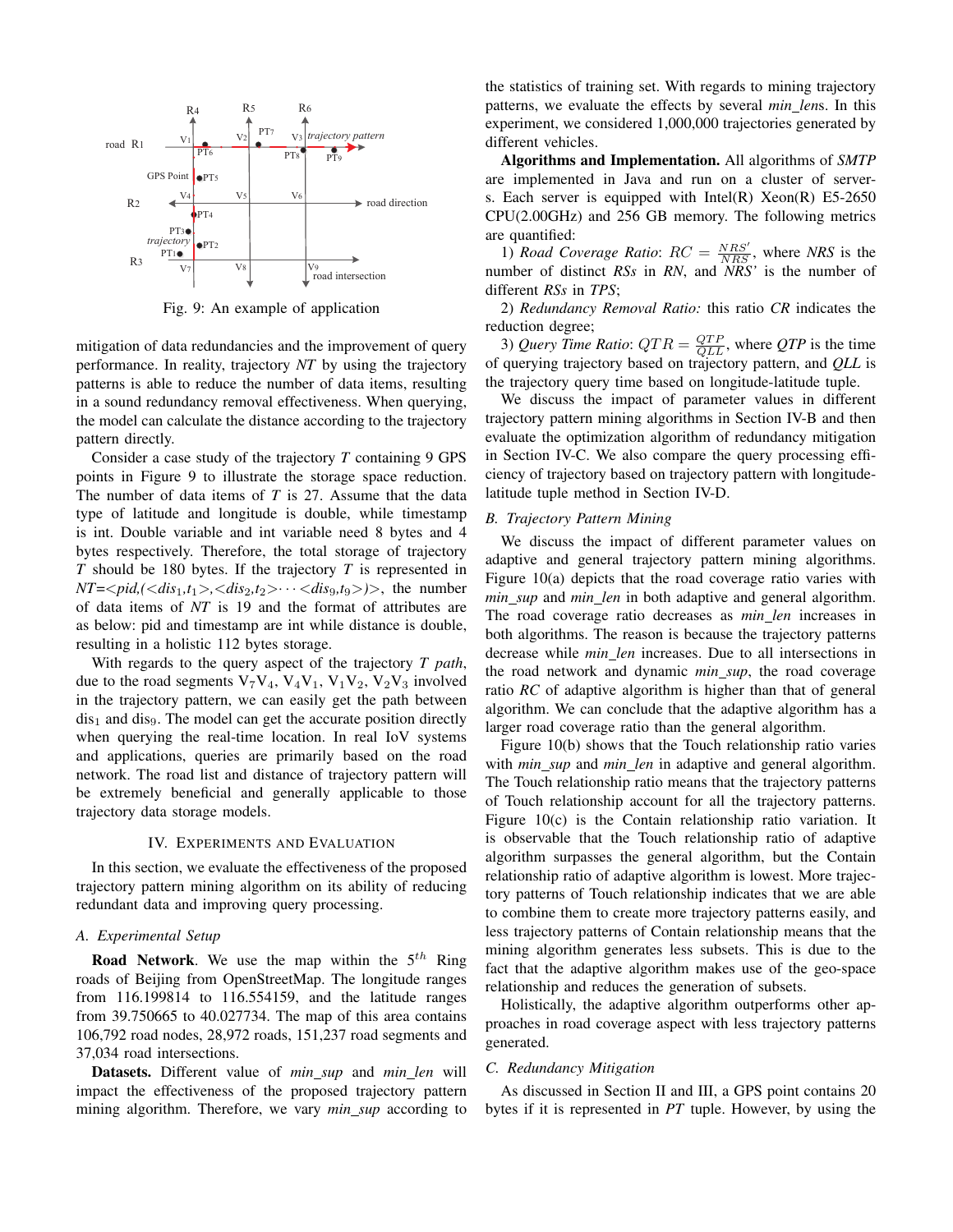

Fig. 10: Trajectory pattern mining: (a) road coverage ratio; (b) touch relation ratio; and (c) contain relation ratio



Fig. 11: Redundancy removal ratio and parameter impacts

*MMP*, the total storage requirement of representing a location point can be reduced to 16 bytes assuming that data type of *rid* and *t* is int and *dis* is double. In particular, by using *MMP* and *PT*, the lossless redundancy removal ratio will be  $1-\frac{16\eta}{20\eta} = \frac{1}{5}$ (assuming that  $\eta$  is the number of GPS points in *T*, the total storage of *T* in *MMP* formulation will be 16η, and the storage of *T* in *PT* formulation will be 20η). When representing in *NT* and *PT*, the lossless redundancy removal ratio will be:

$$
CR = 1 - \frac{4\varphi + 12\varrho + 16\varsigma}{20\eta} \tag{2}
$$

where  $\eta$  is the number of GPS points in *T* and  $\varphi$  is the number of trajectory patterns referred while  $\rho$  is the number of distance-time tuples and  $\varsigma$  is the number of *MMP* in *NT*. The total *NT* storage can be calculated by  $4\varphi + 12\varphi + 16\varsigma$ , and the resultant *T* will be 20η. Additionally, due to  $\rho + \varsigma = \eta$ , the *CR* can be induced to  $CR = \frac{8}{20} - \frac{(\varphi + \varsigma)}{5\eta}$  $\frac{5\eta}{5\eta}$ . In fact,

$$
\lim_{\varphi=0,\varsigma=\eta}\frac{\varphi+\varsigma}{5\eta}=\frac{1}{5}\tag{3}
$$

$$
\lim_{\varphi=1,\varsigma=0,\eta\to\infty}\frac{\varphi+\varsigma}{5\eta}=0\tag{4}
$$

According to Equation 3 and 4, we can conclude that the ratio is between 20% and 40%. Obviously, the trajectory pattern sets will lead to extra storage cost. Assume min\_len=10, adaptive algorithm will generate more than 120,000 trajectory patterns which take around 137 MB space. However, compared with the huge amount of trajectories in the IoV system, the overhead of these trajectory patterns and road network is acceptable and can be neglected.



Fig. 12: Query time ratio under *path* Query



Fig. 13: Query time ratio under *where* Query

Figure 11 shows the redundancy removal ratio varies with changes in *min sup* and *min len* in context of greedy algorithm. We can see that the redundancy removal ratio can reach about 38%, which is approximate to the theoretical boundary 40%. Based on this, it can be concluded that the greedy algorithm achieves a perfect performance.

#### *D. Query*

To evaluate the query performance, we make a comparison between the query efficiency of trajectories stored in trajectory pattern and longitude-latitude tuple methods.

Figure 12 illustrates the effectiveness of *path* query, the QTR decreases with the increment of trajectory length, and the query speed of trajectory based on trajectory pattern is observably faster than trajectory based on longitude-latitude tuple. Because the trajectory pattern has the road list and trajectory *NT* has deviated distances, the method can get the road list and distance directly. For most trajectories within